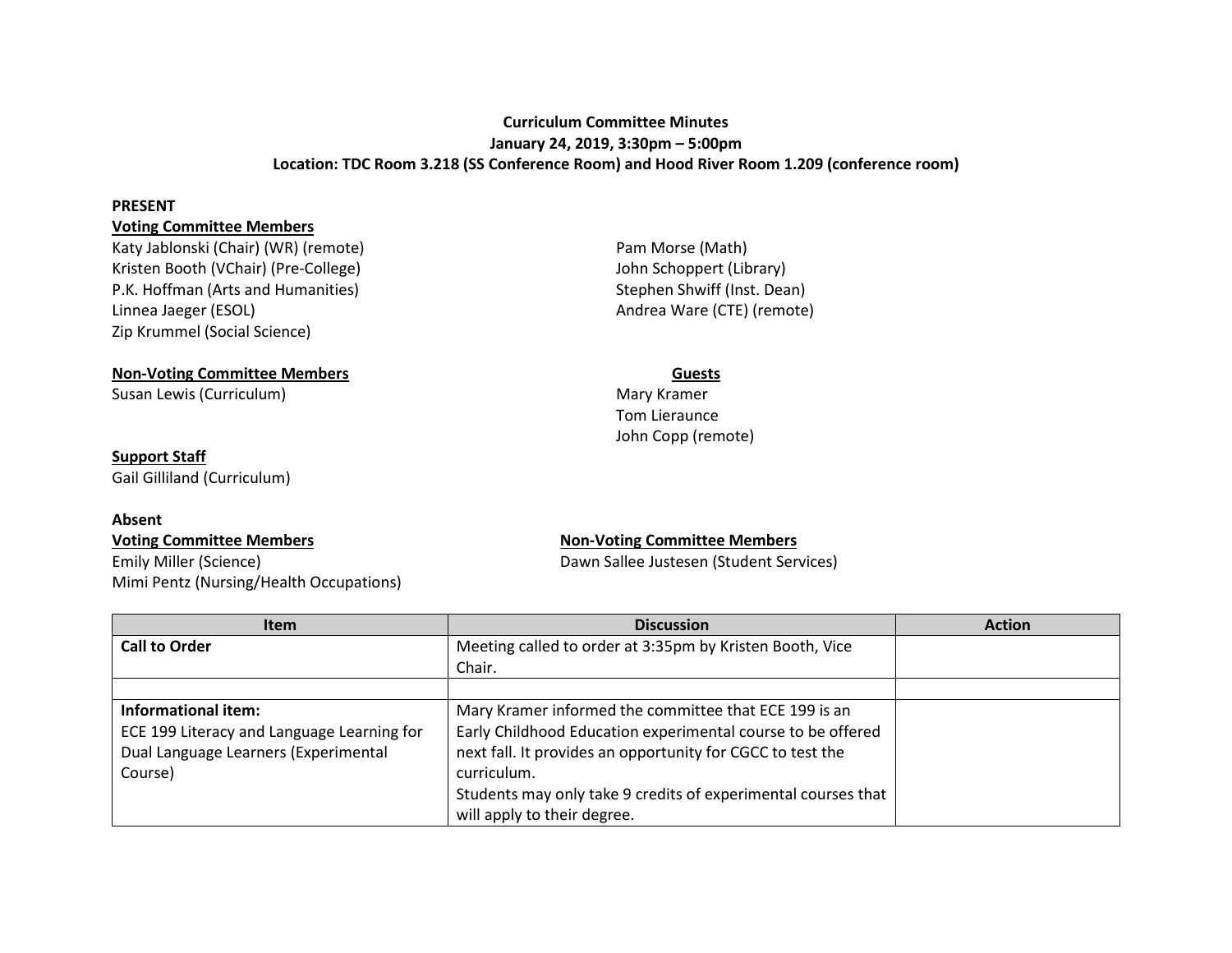|                                                                             | Experimental courses may only be offered for two terms<br>within a 15-month period after which they may only be<br>offered as a conventionally numbered course that has been                                                                                                                                                                                                                                                                                                                                                                                                        |                                                                                                        |
|-----------------------------------------------------------------------------|-------------------------------------------------------------------------------------------------------------------------------------------------------------------------------------------------------------------------------------------------------------------------------------------------------------------------------------------------------------------------------------------------------------------------------------------------------------------------------------------------------------------------------------------------------------------------------------|--------------------------------------------------------------------------------------------------------|
|                                                                             | approved following the normal course approval process.                                                                                                                                                                                                                                                                                                                                                                                                                                                                                                                              |                                                                                                        |
|                                                                             |                                                                                                                                                                                                                                                                                                                                                                                                                                                                                                                                                                                     |                                                                                                        |
| <b>Business: None</b>                                                       |                                                                                                                                                                                                                                                                                                                                                                                                                                                                                                                                                                                     |                                                                                                        |
|                                                                             |                                                                                                                                                                                                                                                                                                                                                                                                                                                                                                                                                                                     |                                                                                                        |
| Submissions:                                                                |                                                                                                                                                                                                                                                                                                                                                                                                                                                                                                                                                                                     |                                                                                                        |
| EET 170 Embedded Computing (New Course)                                     | Mary Kramer and Tom Lieurance answer questions about the<br>new courses, certificate and degree.<br>Course content is discussed. This course teaches the<br>elements of computing systems.<br>Because CTE degrees are terminal, there are no<br>transferability requirements.<br>EET 170 is required in the EM-Tech AAS.                                                                                                                                                                                                                                                            | Motion: Stephen<br>$2nd$ : Pam<br>Action: $9$ in favor $-0$<br>opposed - 0 abstention                  |
|                                                                             | <b>Motion: Approve as written</b>                                                                                                                                                                                                                                                                                                                                                                                                                                                                                                                                                   |                                                                                                        |
| MEC 124 Mechatronic Systems in Advanced<br>Manufacturing (New Course)       | <b>Motion: Approve as written</b>                                                                                                                                                                                                                                                                                                                                                                                                                                                                                                                                                   | <b>Motion: Pam</b><br>2 <sup>nd</sup> : Stephen<br>Action: $9$ in favor $-0$<br>opposed - 0 abstention |
| Electro-Mechanical Technology AAS (Degree<br>Revision: coursework, credits) | Mary informed the Curriculum Committee that EET 170 is the<br>intended added course, not CIS 170; see #2 of specific<br>changes on Revision of AAS Degree Request form.<br>Discussion about the removal of Gen Ed course PSY 101:<br>Human Relations in the Workplace ensued. Fulfillment of the<br>Gen Ed requirement is up to the student. Currently, a specific<br>Gen Ed course is not listed for each of the 16 credits of Gen<br>Eds. Students are provided a choice rather than being told by<br>the degree what Gen Ed course to take.<br><b>Motion: Approve as amended</b> | Motion: Kristen<br>$2^{nd}$ : John<br>Action: $9$ in favor $-0$<br>opposed - 0 abstention              |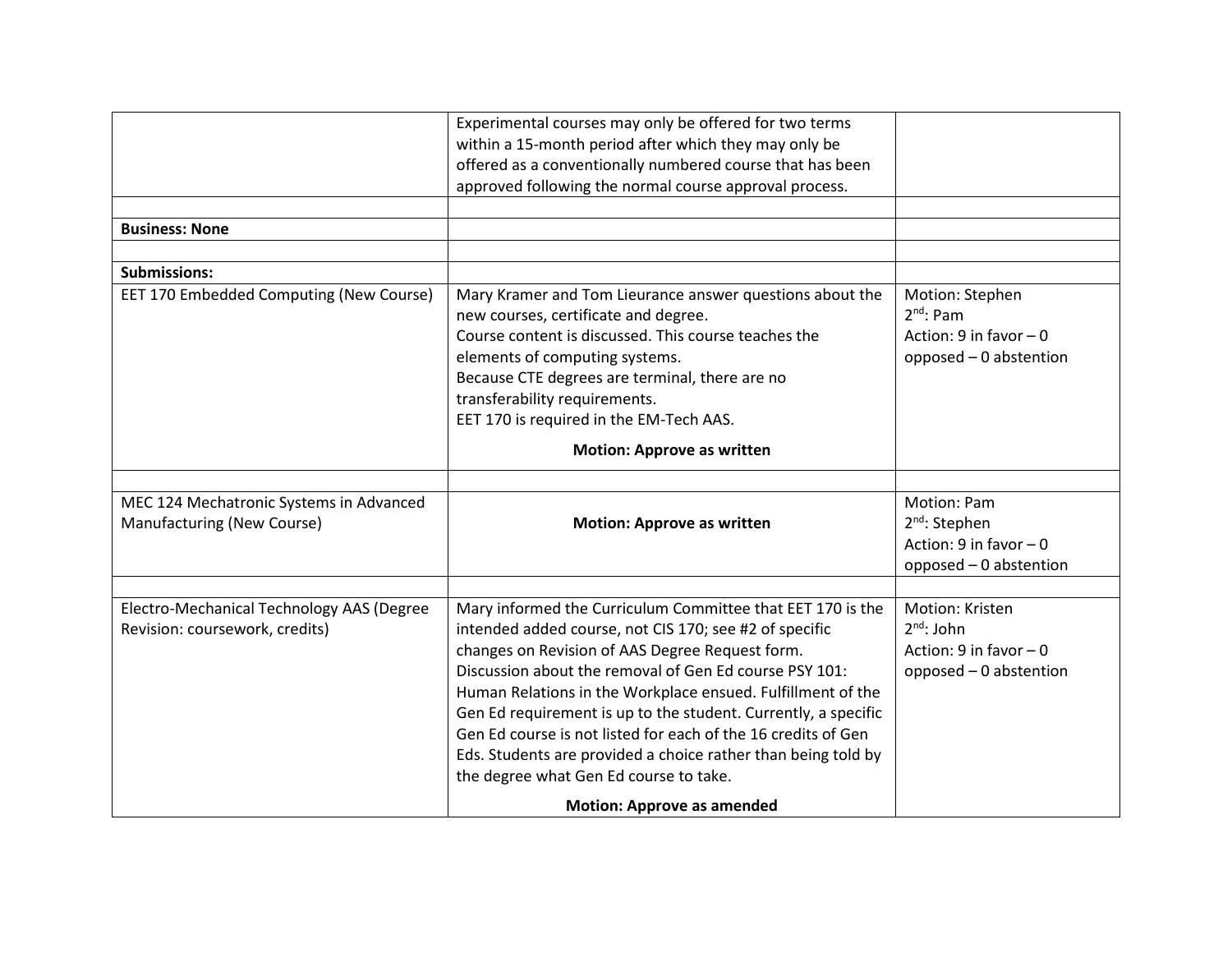|                                               | Amendment: remove CIS 170 and replace with EET 170 in            |                              |
|-----------------------------------------------|------------------------------------------------------------------|------------------------------|
|                                               | the new courses added section of the Revision of AAS             |                              |
|                                               | Degree Request form.                                             |                              |
|                                               |                                                                  |                              |
| Electro-Mechanical Technology (New            | Certificates of 45 credits or more are required to include       | Motion: Katy                 |
| Certificate)                                  | related instruction. This certificate has 43 credits; therefore, | $2^{nd}$ : John              |
|                                               | it does not require related instruction.                         | Action: 9 in favor $-0$      |
|                                               | It is noted that this is a new certificate. The State requires   | opposed - 0 abstention       |
|                                               | degrees and certificates that have more than 30% change to       |                              |
|                                               | be submitted as a new certificate. The old certificate will be   |                              |
|                                               | suspended following the approval of the new cert.                |                              |
|                                               | This new certificate is a Career Pathway certificate.            |                              |
|                                               | It was brought to the attention of the committee that the        |                              |
|                                               | course title in section #3 needs to be changed from EET 170      |                              |
|                                               | Industrial Computing to EET 170 Embedded Computing.              |                              |
|                                               | Motion: approve as amended                                       |                              |
|                                               | Amendment: Change EET 170 Industrial Computing to EET            |                              |
|                                               | 170 Embedded Computing                                           |                              |
|                                               |                                                                  |                              |
| EC 200 Principles of Economics: Introduction, | John Copp presents the Economics CLO updates. There are no       | Motion: PK                   |
| Institutions & Philosophies (CLO              | changes in the Economics CLO updates.                            | 2 <sup>nd</sup> : Katy       |
| update)                                       | Motion: approve as written                                       | Action: 9 in favor $-0$      |
|                                               |                                                                  | opposed - 0 abstention       |
|                                               |                                                                  |                              |
| EC 201 Principles of Economics:               |                                                                  | Motion: John                 |
| Microeconomics (CLO update)                   | Motion: approve as written                                       | 2 <sup>nd</sup> : Stephen    |
|                                               |                                                                  | Action: $9$ in favor $-0$    |
|                                               |                                                                  | opposed - 0 abstention       |
|                                               |                                                                  |                              |
| EC 202 Principles of Economics:               |                                                                  | Motion: Katy                 |
| Macroeconomics (CLO update)                   | Motion: approve as written                                       | $2^{nd}$ : Pam               |
|                                               |                                                                  | Action: 9 in favor - opposed |
|                                               |                                                                  | - abstention                 |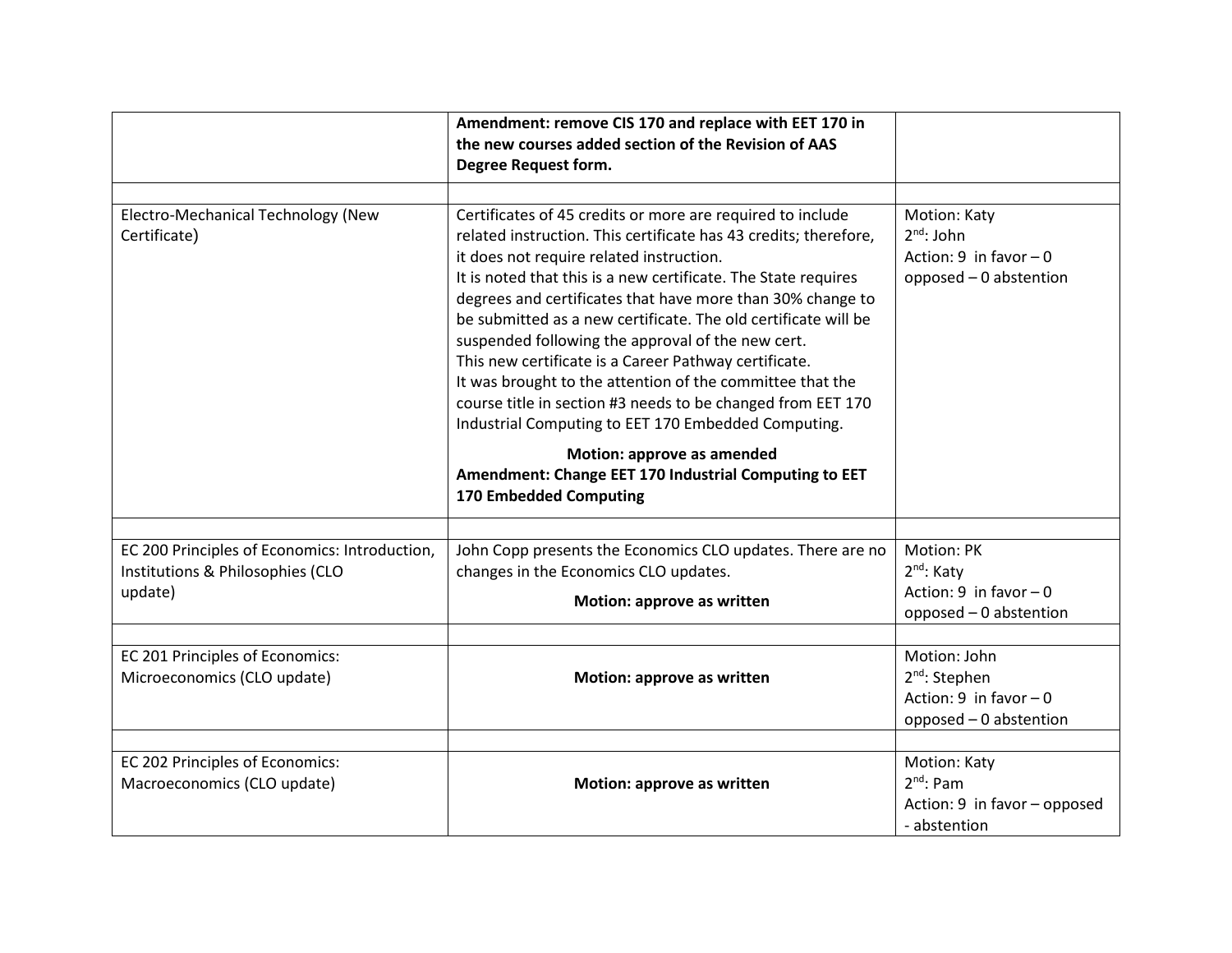| WS 101 Women's Studies (CLO update) | John Copp presents the Women's Studies CLO updates for                                                                    | Motion: Pam                        |
|-------------------------------------|---------------------------------------------------------------------------------------------------------------------------|------------------------------------|
|                                     | Curriculum Committee approval.                                                                                            | $2^{nd}$ : John                    |
|                                     | Motion made to approve as written.                                                                                        | Action: $9$ in favor $-0$          |
|                                     | After WS 101 was finished and the committee moved on to                                                                   | opposed - 0 abstention             |
|                                     | WS 201, it is brought to the attention of the committee that                                                              |                                    |
|                                     | the course description on the General Ed/Discipline Studies                                                               | Amendment: John<br>$2^{nd}$ : P.K. |
|                                     | List Request Form (Prerequisites: WR 115, RD 115 and MTH<br>20 or equivalent placement test scores. Audit available.) and | Action: $9$ in favor $-0$          |
|                                     | the description on the Course Content and Outcome Guides                                                                  | opposed - 0 abstention             |
|                                     | (CCOGs) (Prerequisites: MTH 20 or equivalent placement                                                                    |                                    |
|                                     | test scores. Prerequisite/concurrent: WR 121. Audit                                                                       |                                    |
|                                     | available.) do not match. The description will be changed to                                                              |                                    |
|                                     | match the description on the CCOGs. This required an                                                                      |                                    |
|                                     | amendment to the motion.                                                                                                  |                                    |
|                                     | Motion: approve as written                                                                                                |                                    |
|                                     | <b>Motion: approve as amended</b>                                                                                         |                                    |
|                                     | Amendment: Change the form description to match the                                                                       |                                    |
|                                     | description in the current CCOGs                                                                                          |                                    |
|                                     |                                                                                                                           |                                    |
|                                     |                                                                                                                           |                                    |
| WS 201 Women's Studies (CLO update) | John Copp presents the Women's Studies CLO updates for                                                                    | Motion: Zip                        |
|                                     | Curriculum Committee approval.                                                                                            | $2^{nd}$ : John                    |
|                                     | It is brought to the attention of the Curriculum Committee                                                                | Action: $9$ in favor $-0$          |
|                                     | that the course description on the General Ed/Discipline                                                                  | opposed - 0 abstention             |
|                                     | Studies List Request Form (Recommended: WS 101.                                                                           |                                    |
|                                     | Prerequisites: WR 115 and RD 115 or equivalent placement                                                                  |                                    |
|                                     | test scores and Math 20. Audit available.) and the                                                                        |                                    |
|                                     | description on the CCOGs (Recommended: WS 101.                                                                            |                                    |
|                                     | Prerequisites: MTH 20 or equivalent placement test                                                                        |                                    |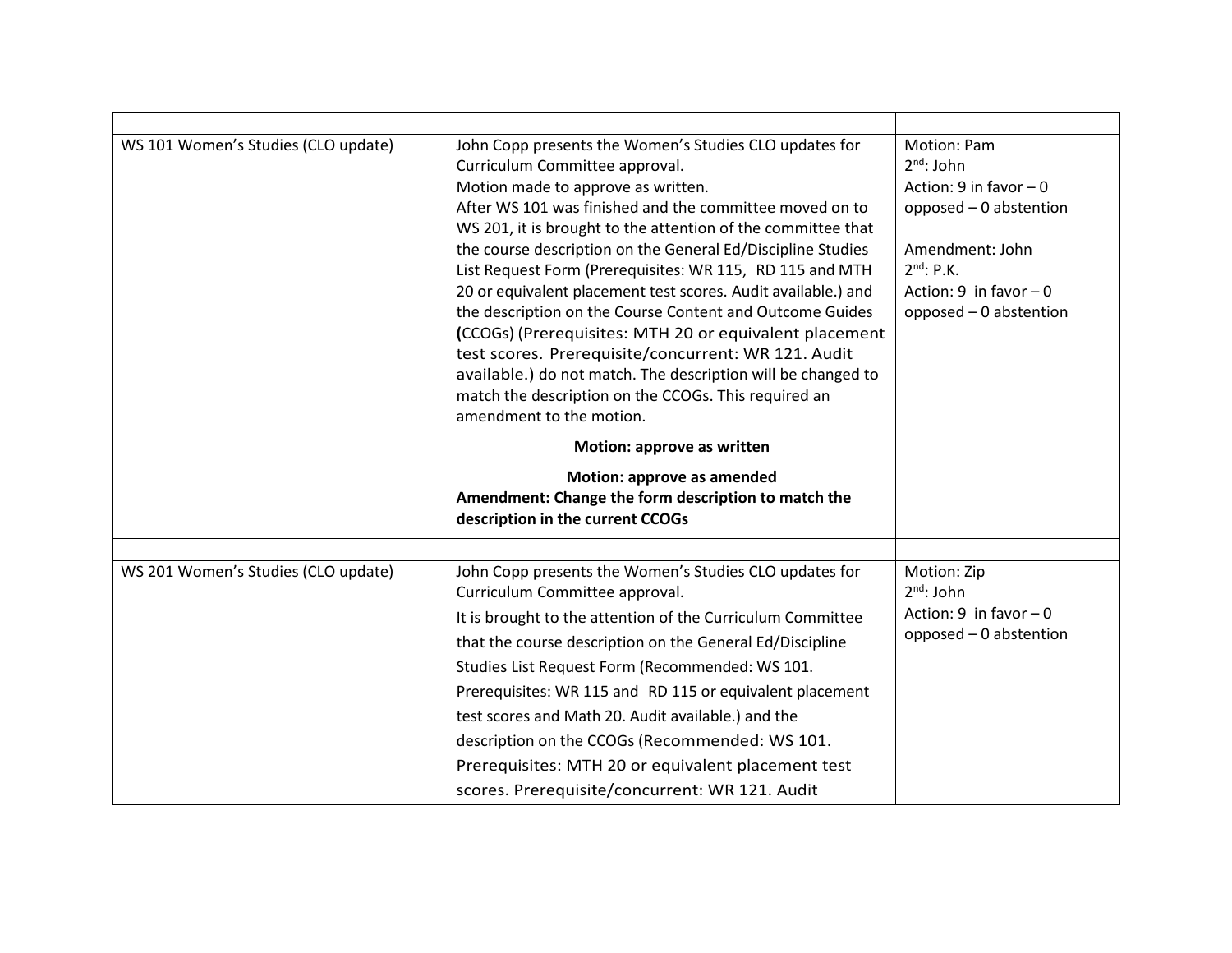|                                                                                                    | available.) do not match. The description will be changed                                                                                                                                                                                                                                                                                                                                                                                                                                                                                                                                                                                |                                                                                        |
|----------------------------------------------------------------------------------------------------|------------------------------------------------------------------------------------------------------------------------------------------------------------------------------------------------------------------------------------------------------------------------------------------------------------------------------------------------------------------------------------------------------------------------------------------------------------------------------------------------------------------------------------------------------------------------------------------------------------------------------------------|----------------------------------------------------------------------------------------|
|                                                                                                    | to match the description on the CCOGs.                                                                                                                                                                                                                                                                                                                                                                                                                                                                                                                                                                                                   |                                                                                        |
|                                                                                                    | Motion: approve as amended                                                                                                                                                                                                                                                                                                                                                                                                                                                                                                                                                                                                               |                                                                                        |
|                                                                                                    | Amendment: Change the form description to match<br>description in the current CCOGs                                                                                                                                                                                                                                                                                                                                                                                                                                                                                                                                                      |                                                                                        |
|                                                                                                    |                                                                                                                                                                                                                                                                                                                                                                                                                                                                                                                                                                                                                                          |                                                                                        |
| WS 202 Activism and Social Change (CLO<br>update)                                                  | John Copp presents the Women's Studies CLO updates for<br>Curriculum Committee approval.<br>It was brought to the attention of the Curriculum<br>Committee that the course description on the General<br>Ed/Discipline Studies List Request Form (Prerequisites: WS<br>101 or WS 201. Audit available.) and the description on the<br>CCOGs (Prerequisite: MTH 20 or equivalent placement<br>test scores. Prerequisite/concurrent: WR 121. Audit<br>available.) do not match. The description will be changed<br>to match the description on the CCOGs.<br>Motion: approve as amended<br>Amendment: Change the form description to match | Motion: Katy<br>$2nd$ : Linnea<br>Action: 9 in favor $-0$<br>opposed - 0 abstention    |
|                                                                                                    | description in the current CCOGs                                                                                                                                                                                                                                                                                                                                                                                                                                                                                                                                                                                                         |                                                                                        |
| <b>Entrepreneurship/Small Business</b><br>Management AAS (Degree Revision:<br>coursework, credits) | Stephen informed the Curriculum Committee that the new<br>AAS degree needs a bit of revision, as it is short a few credits.<br>All AAS degrees need to be at least 90 credits.<br>The revision adds a math course. In the original AAS the math<br>course is a hidden requirement, since math is not "officially"<br>required. Math is required in all AAS degrees. Math 65, Math<br>98 or higher fulfills the requirement for the CGCC AAS<br>degrees.<br>Motion: approve as written                                                                                                                                                    | Motion: Katy<br>$2^{nd}$ : Andrea<br>Action: 9 in favor $-0$<br>opposed - 0 abstention |
|                                                                                                    |                                                                                                                                                                                                                                                                                                                                                                                                                                                                                                                                                                                                                                          |                                                                                        |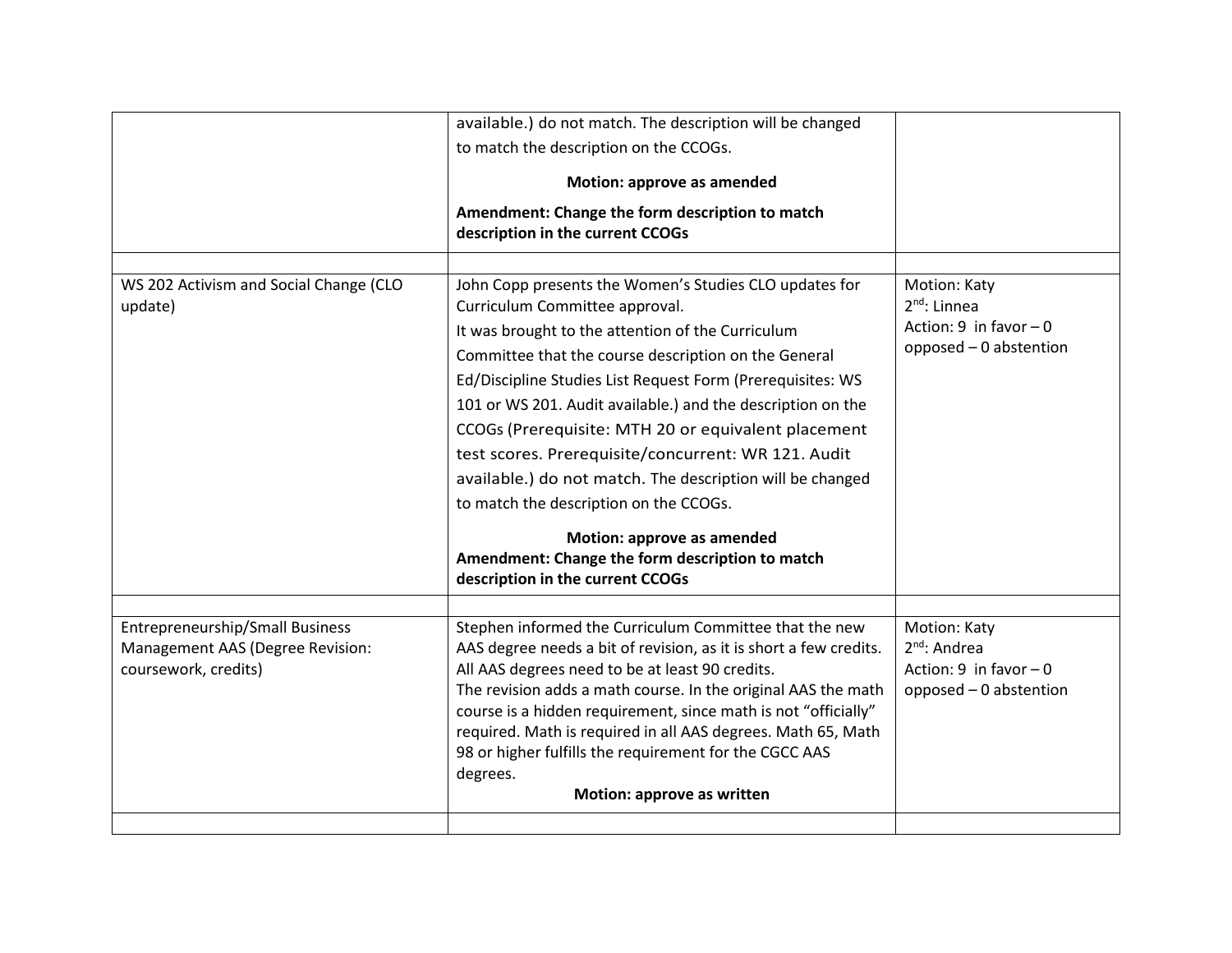| Accounting AAS (Degree Revision:<br>coursework, credits)                                                                 | Stephen presented the revisions to the Accounting AAS.<br>Added BA 188 and required AAS Math options. Added CAS<br>270 to the elective list - amendment made on front page<br>(bullet #3 and #4); overall credit of degree dropped from 98<br>to 94 credits.                                                                                | Motion: Zip<br>$2^{nd}$ : Linnea<br>Action: 9 in favor $-0$<br>opposed - 0 abstention |
|--------------------------------------------------------------------------------------------------------------------------|---------------------------------------------------------------------------------------------------------------------------------------------------------------------------------------------------------------------------------------------------------------------------------------------------------------------------------------------|---------------------------------------------------------------------------------------|
|                                                                                                                          | Motion: approve as amended<br>Amendment: Add CAS 270 to the elective list.                                                                                                                                                                                                                                                                  |                                                                                       |
| <b>Discussion Items:</b>                                                                                                 |                                                                                                                                                                                                                                                                                                                                             |                                                                                       |
| Revision submission requirements/forms<br>when updating outcomes<br>a. Should content be included on a<br>revision form? | Susan leads the discussion around content being included on<br>revision submissions when outcomes are revised.<br>Since the evaluation of outcomes and the course's potential<br>to teach those outcomes is in part based on the described<br>course content, when outcomes are changed, it is reasonable<br>to expect a change in content. |                                                                                       |
|                                                                                                                          | This would also be the opportunity for faculty to rewrite the<br>content to match the new guidelines that say that content<br>must be organized by outcomes. As previously approved<br>courses come through the CC for any reason, implementation<br>of this new requirement will be expected to take place.                                |                                                                                       |
|                                                                                                                          | <b>ACTTION ITEM: Susan will add a "Content" box to the Course</b><br><b>Revision form.</b>                                                                                                                                                                                                                                                  |                                                                                       |
|                                                                                                                          | The Curriculum Committee is in agreement with this form<br>revision.                                                                                                                                                                                                                                                                        |                                                                                       |